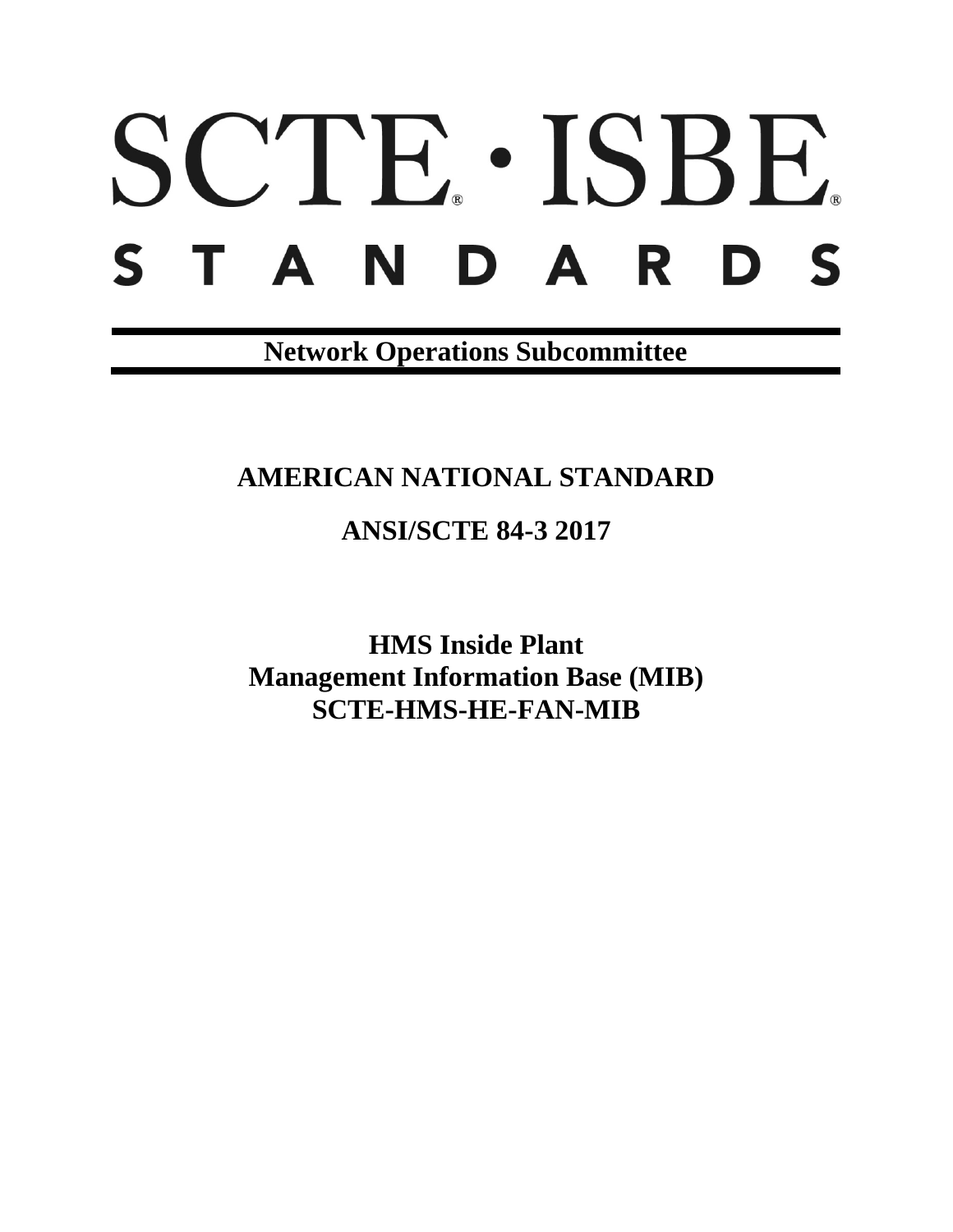#### **NOTICE**

The Society of Cable Telecommunications Engineers (SCTE) / International Society of Broadband Experts (ISBE) Standards and Operational Practices (hereafter called "documents") are intended to serve the public interest by providing specifications, test methods and procedures that promote uniformity of product, interchangeability, best practices and ultimately the longterm reliability of broadband communications facilities. These documents shall not in any way preclude any member or non-member of SCTE•ISBE from manufacturing or selling products not conforming to such documents, nor shall the existence of such standards preclude their voluntary use by those other than SCTE•ISBE members.

SCTE•ISBE assumes no obligations or liability whatsoever to any party who may adopt the documents. Such adopting party assumes all risks associated with adoption of these documents, and accepts full responsibility for any damage and/or claims arising from the adoption of such documents.

Attention is called to the possibility that implementation of this document may require the use of subject matter covered by patent rights. By publication of this document, no position is taken with respect to the existence or validity of any patent rights in connection therewith. SCTE•ISBE shall not be responsible for identifying patents for which a license may be required or for conducting inquiries into the legal validity or scope of those patents that are brought to its attention.

Patent holders who believe that they hold patents which are essential to the implementation of this document have been requested to provide information about those patents and any related licensing terms and conditions. Any such declarations made before or after publication of this document are available on the SCTE•ISBE web site at [http://www.scte.org.](http://www.scte.org/)

> All Rights Reserved © Society of Cable Telecommunications Engineers, Inc. 2017 140 Philips Road Exton, PA 19341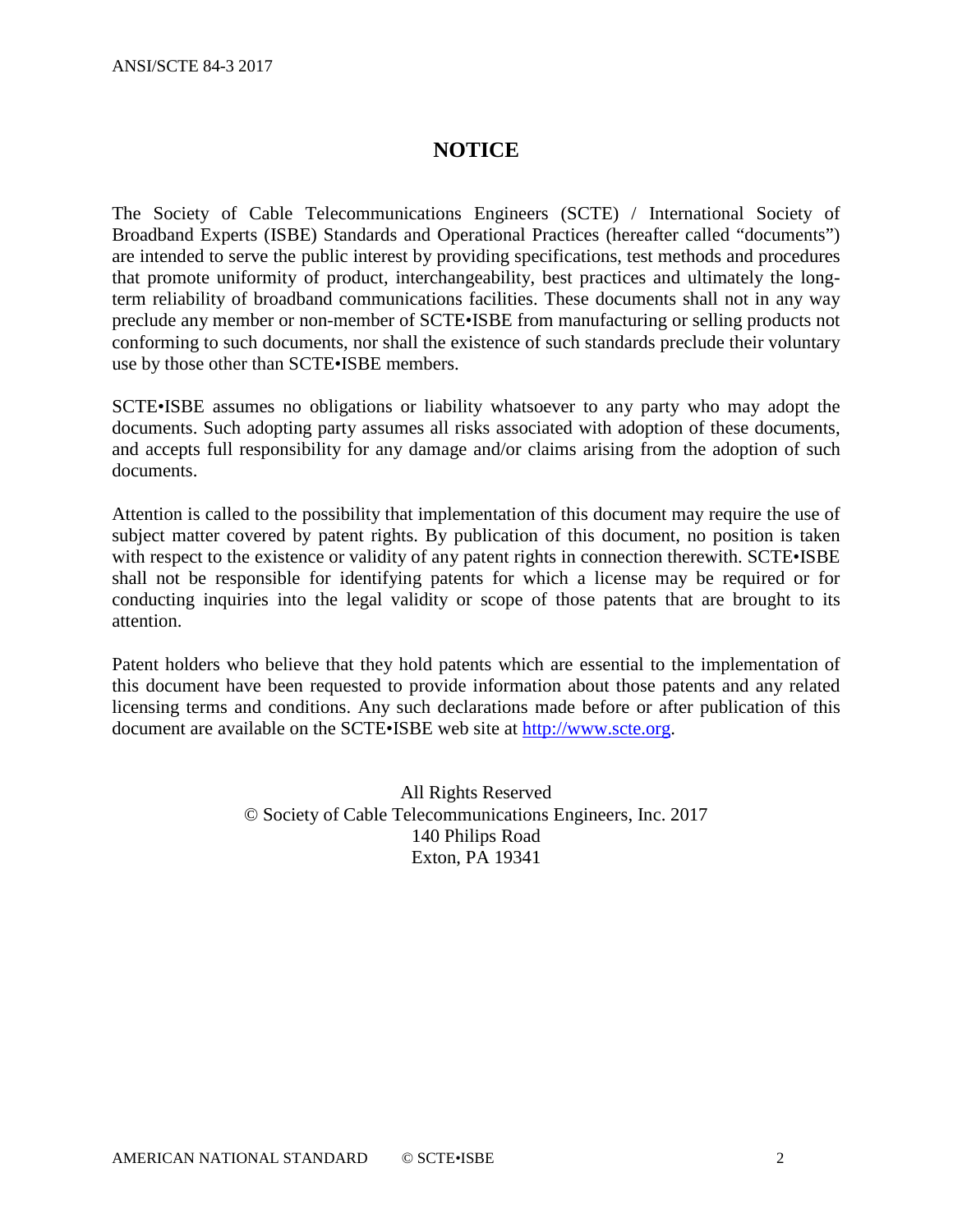### **CONTENTS**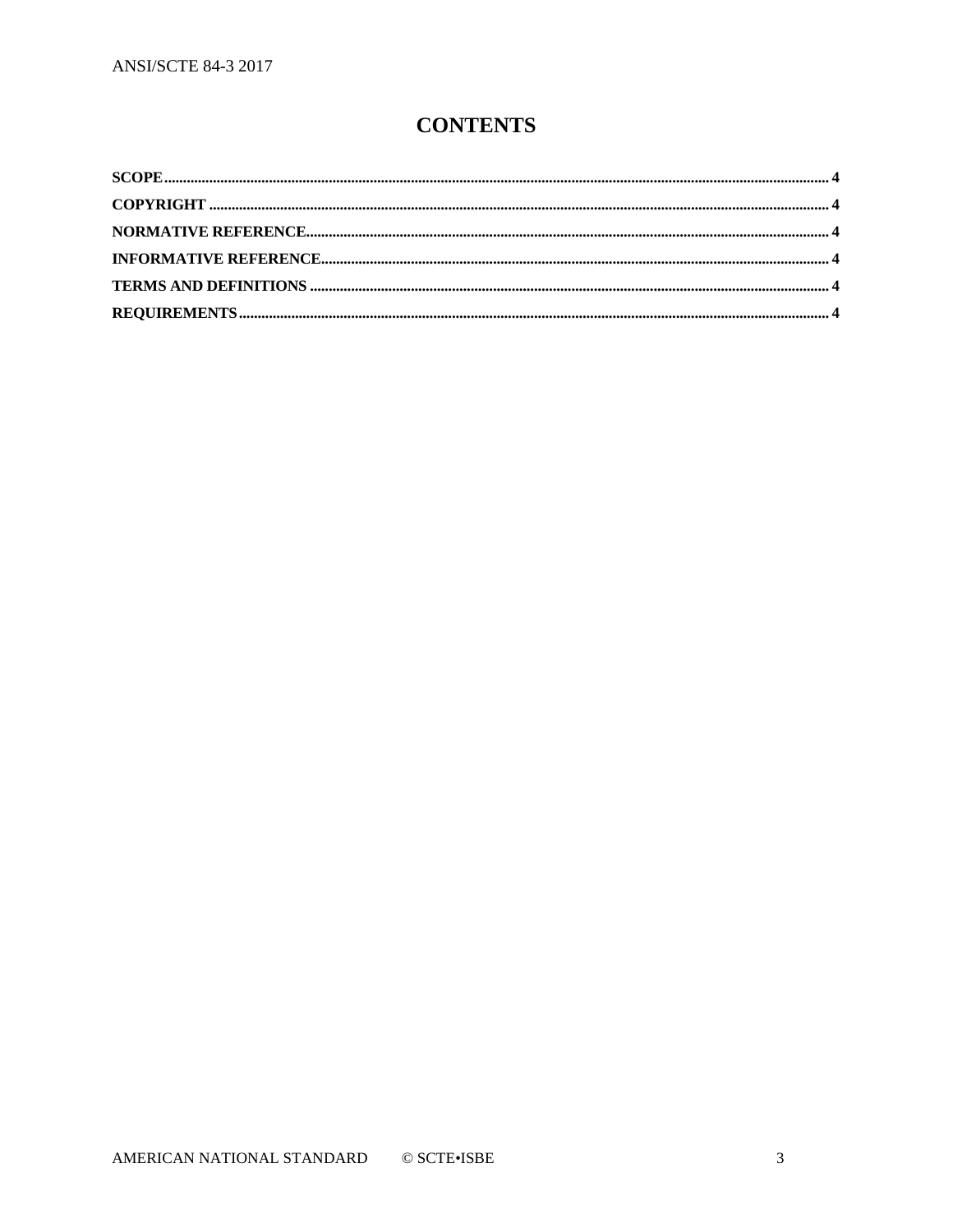#### <span id="page-3-0"></span>**SCOPE**

This document is identical to SCTE 84-3 2009 except for informative components which may have been updated such as the title page, NOTICE text, headers and footers. No normative changes have been made to this document.

This document provides the branch object identifiers for each of the Fan MIBs within the SCTE HMS Tree.

#### <span id="page-3-1"></span>**COPYRIGHT**

The MIB definition found in this document may be incorporated directly in products without further permission from the copyright owner, SCTE.

#### <span id="page-3-2"></span>**NORMATIVE REFERENCE**

IETF RFC 1907 SNMPv2-MIB IETF RFC 2578 SNMPv2-SMI IETF RFC 2579 SNMPv2-TC IETF RFC 2580 SNMPv2-CONF IETF RFC 2737 ENTITY-MIB SCTE 36 SCTE-ROOT SCTE 37 SCTE-HMS-ROOTS SCTE 38-11 SCTE-HMS-HEADENDIDENT-MIB SCTE 38-1 SCTE-HMS-HE-PROPERTY-MIB SCTE 84-1 SCTE-HMS-HE-COMMON-MIB

#### <span id="page-3-3"></span>**INFORMATIVE REFERENCE**

None

#### <span id="page-3-4"></span>**TERMS AND DEFINITIONS**

This document defines the following terms:

**Management Information Base (MIB)** – the specification of information in a manner that allows standard access through a network management protocol.

#### <span id="page-3-5"></span>**REQUIREMENTS**

This section defines the mandatory syntax of the SCTE-HMS-HE-FAN-MIB. It follows the IETF Simple Network Management Protocol (SNMP) for defining managed objects.

The syntax is given below.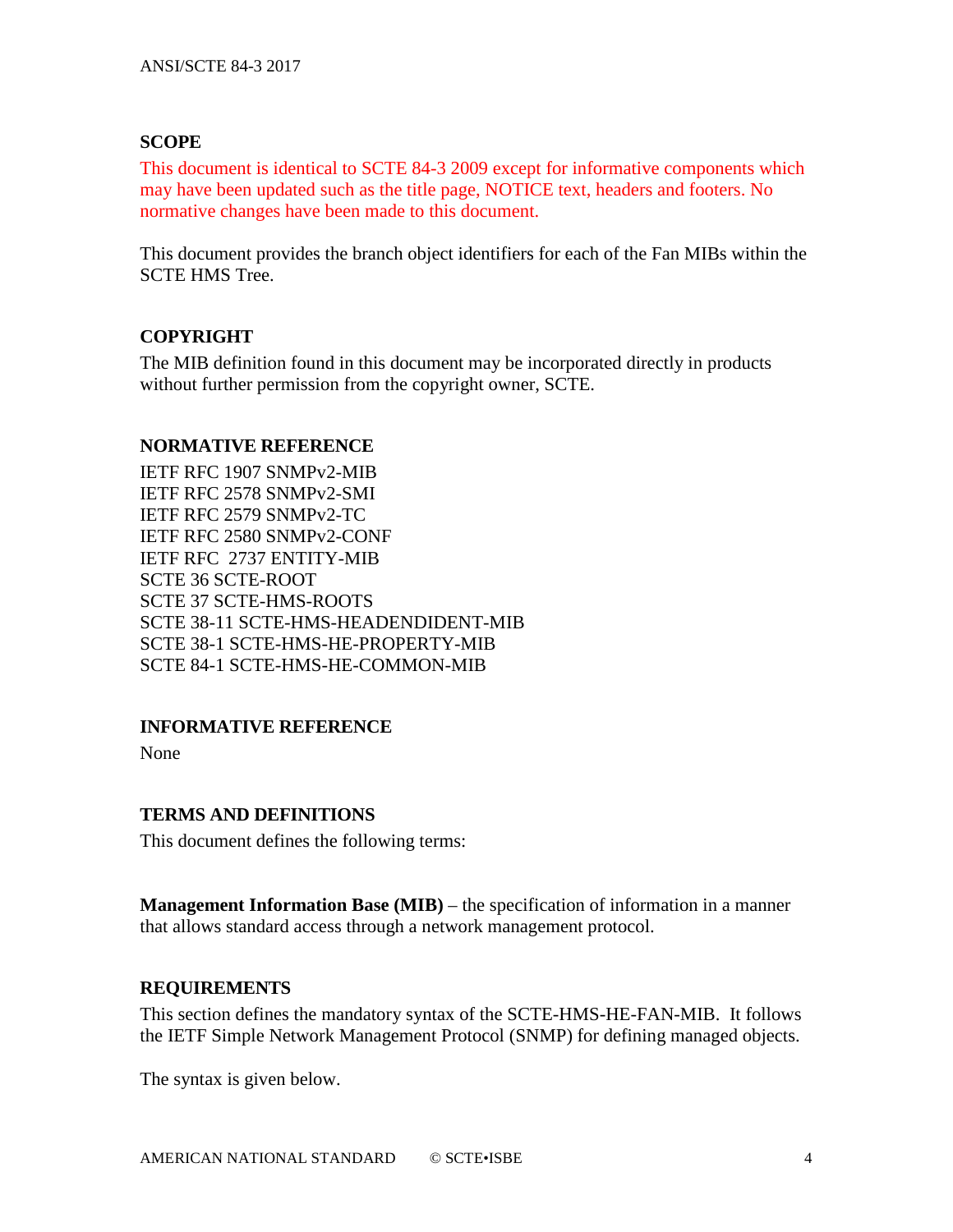#### $SCTE-HMS-HE-FAN-MIB$  DEFINITIONS  $\cdots$  BEGIN

IMPORTS

OBJECT-TYPE, MODULE-IDENTITY, Unsigned32 FROM SNMPv2-SMI OBJECT-GROUP, MODULE-COMPLIANCE FROM SNMPv2-CONF entPhysicalIndex FROM ENTITY-MIB heFans, HeMilliAmp, HeFaultStatus FROM SCTE-HMS-HEADENDIDENT-MIB;

heFanModuleMIB MODULE-IDENTITY LAST-UPDATED "200403250410Z" ORGANIZATION "SCTE HMS Working Group" CONTACT-INFO "SCTE HMS Subcommittee, Chairman mail to: standards@scte.org" DESCRIPTION

> "The MIB module is for representing Fans and Fan Groupings present in the headend (or indoor) plant which are supported by a SNMP

agent."

::=  $\{ \text{heFans } 1 \}$ 

heFanMIBObjects OBJECT IDENTIFIER ::= { heFanModuleMIB 1 }

-- Conformance information

heFanMIBConformance OBJECT IDENTIFIER ::= { heFanModuleMIB 2 } heFanMIBCompliances OBJECT IDENTIFIER ::= { heFanMIBConformance 1 } heFanMIBGroups OBJECT IDENTIFIER ::= { heFanMIBConformance 2 }

The Fan Unit Table

heFanUnitTable OBJECT-TYPE

SYNTAX SEQUENCE OF HeFanUnitEntry MAX-ACCESS not-accessible STATUS current DESCRIPTION "A table containing information about headend (or indoor) fan groupings. Fans can be in a Fan Tray, Power Supplies, attached to the Cabinet, or any fan entity managed by this SNMP agent. Each fan grouping will have an associated entry in the Entity mib."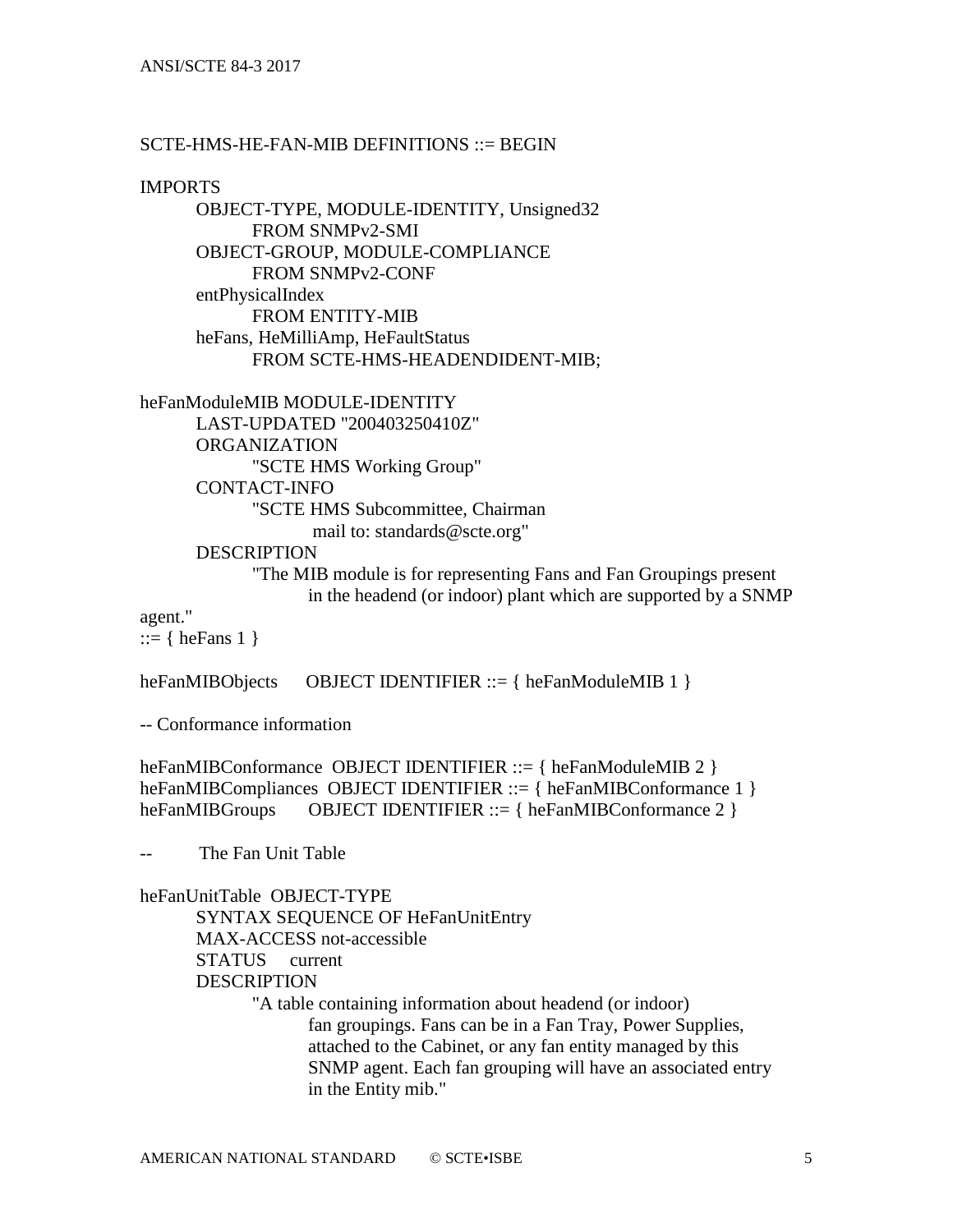```
 ::= \{ \text{ heFanMIBObjects } 1 \}heFanUnitEntry OBJECT-TYPE
SYNTAX HeFanUnitEntry
MAX-ACCESS not-accessible
STATUS current
DESCRIPTION 
       "Information about each Fan Grouping in the subsystem."
INDEX { entPhysicalIndex }
::= { heFanUnitTable 1 }
```

```
HeFanUnitEntry ::= SEQUENCE {
heFanUnitAlarm
      HeFaultStatus
```
}

heFanUnitAlarm OBJECT-TYPE SYNTAX HeFaultStatus MAX-ACCESS read-only STATUS current DESCRIPTION

"The fan grouping status. If every fan in the grouping is operating in normal condition the value returned is normal(1), otherwise the value returned will be fault(2).

 This object must provide for the alarm management capabilities with a corresponding entry in the discretePropertyTable of SCTE-HMS-PROPERTY-MIB (ANSI/SCTE 38-1).

 An Alarm Shall be recorded as an entry in the currentAlarmTable of SCTE-HMS-PROPERTY-MIB (ANSI/SCTE 38-1).

A log record shall be added as an entry in the heCommonLogTable.

 An heCommonAlarmEvent notification shall be sent."  $::= \{ \text{heFanUnitEntry 1} \}$ 

-- The Fan Status Table

```
heFanStatusTable OBJECT-TYPE
SYNTAX SEQUENCE OF HeFanStatusEntry
MAX-ACCESS not-accessible
STATUS current
DESCRIPTION 
       "A list of monitorable parameter entries for each fan or fan grouping."
 ::= \{ heFanMIBObjects 2 \}
```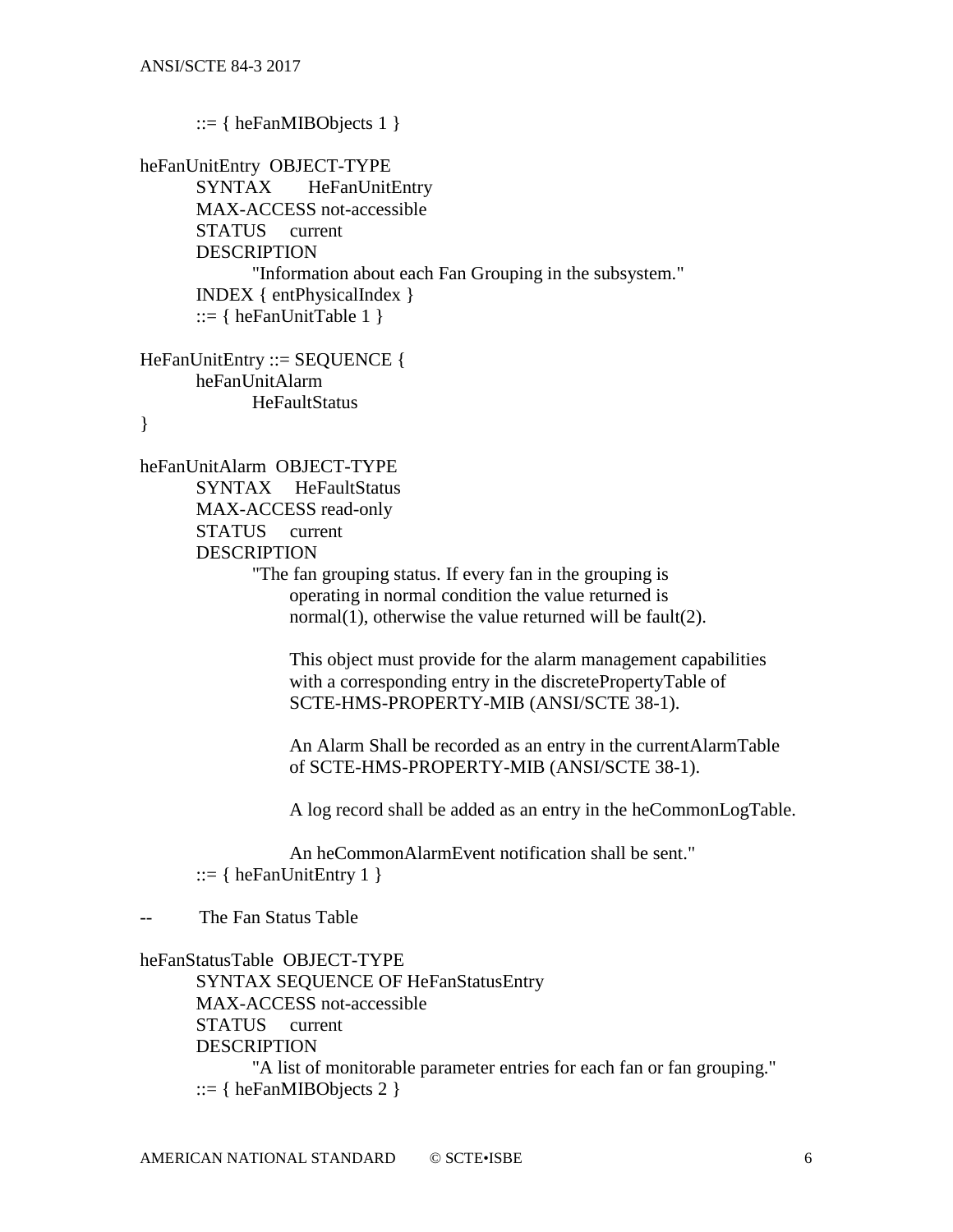heFanStatusEntry OBJECT-TYPE SYNTAX HeFanStatusEntry MAX-ACCESS not-accessible STATUS current DESCRIPTION "An entry containing management information applicable to a particular fan or fan grouping for this particular fan entity unit." INDEX { entPhysicalIndex, heFanStatusIndex } ::=  $\{ \text{heFanStatusTable 1} \}$ HeFanStatusEntry ::= SEQUENCE { heFanStatusIndex Unsigned32, heFanStatusCurrent HeMilliAmp, heFanStatusAlarm **HeFaultStatus** } heFanStatusIndex OBJECT-TYPE SYNTAX Unsigned32 MAX-ACCESS not-accessible STATUS current **DESCRIPTION** "An arbitrary value which uniquely identifies the fan or fan grouping for this particular fan entity unit." ::=  $\{ \text{heFanStatusEntry } 1 \}$ heFanStatusCurrent OBJECT-TYPE SYNTAX HeMilliAmp UNITS "milliamperes" MAX-ACCESS read-only STATUS current **DESCRIPTION** "Current of this fan or fan grouping for this particular fan entity unit."  $::= \{ \text{ heFanStatusEntry 2 } \}$ heFanStatusAlarm OBJECT-TYPE SYNTAX HeFaultStatus MAX-ACCESS read-only STATUS current **DESCRIPTION** 

"This object contains the current alarm status for